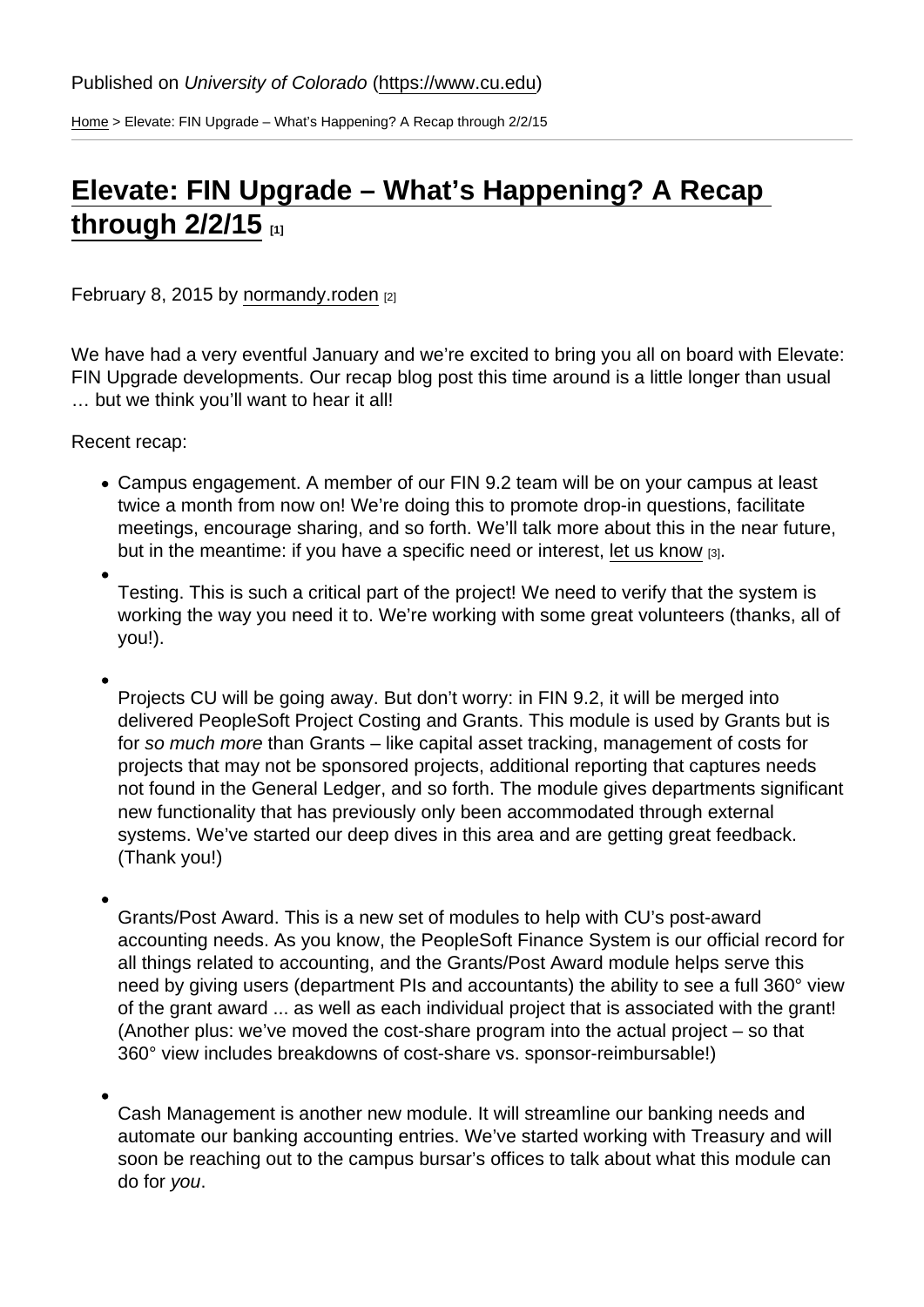Mini Deep Dives. Have you been to one yet? These working sessions are geared to preliminary decision-making, helping us complete our configurations for workflow, work centers, dashboards, reports, and so forth.

Data Conversion continues. This is another big, behind-the-scenes task for the FIN Upgrade. You're going to hear a LOT more about this in the coming months

FIN Training is in development. We love training because we know how important it is to help you feel comfortable and supported during times of change. We think you're going to love it, too, as we deliver training for the core testing team and as we roll out end-user training for User Acceptance Training (UAT) in late summer.

What else? That's up to you.

We can't state this enough: your input is INVALUABLE. Please be sure to send any feedback or suggestions you have. Use our [handy feedback form](https://www.cu.edu/controller/forms/peoplesoft-finance-pain-pointstalking-points) [4]!

Follow us on Twitter

The FinPro Help Desk is tweeting about Elevate: FIN. Follow them at <https://twitter.com/FinProHelp> [5]

Visit the Website

Learn about the upcoming Finance System upgrade. [Visit the Elevate: FIN Upgrade website](https://www.cu.edu/controller/elevate-fin-upgrade) [6].

Give Us Feedback

Help us improve your business processes as we upgrade our PeopleSoft Finance System. [Give us some feedback](https://www.cu.edu/controller/forms/elevate-fin-questions-feedback) [7].

Display Title:

Elevate: FIN Upgrade – What's Happening? A Recap through 2/2/15 Send email when Published: No

Source URL: https://www.cu.edu/blog/ouc-news/elevate-fin-upgrade-%E2%80%93-what%E2%80%99shappening-recap-through-2215

Links

[1] https://www.cu.edu/blog/ouc-news/elevate-fin-upgrade-%E2%80%93-what%E2%80%99s-happeningrecap-through-2215

[2] https://www.cu.edu/blog/ouc-news/author/752

[3] mailto:Vickie.Martin@cu.edu

[4] https://www.cu.edu/controller/forms/peoplesoft-finance-pain-pointstalking-points

[5] https://twitter.com/FinProHelp